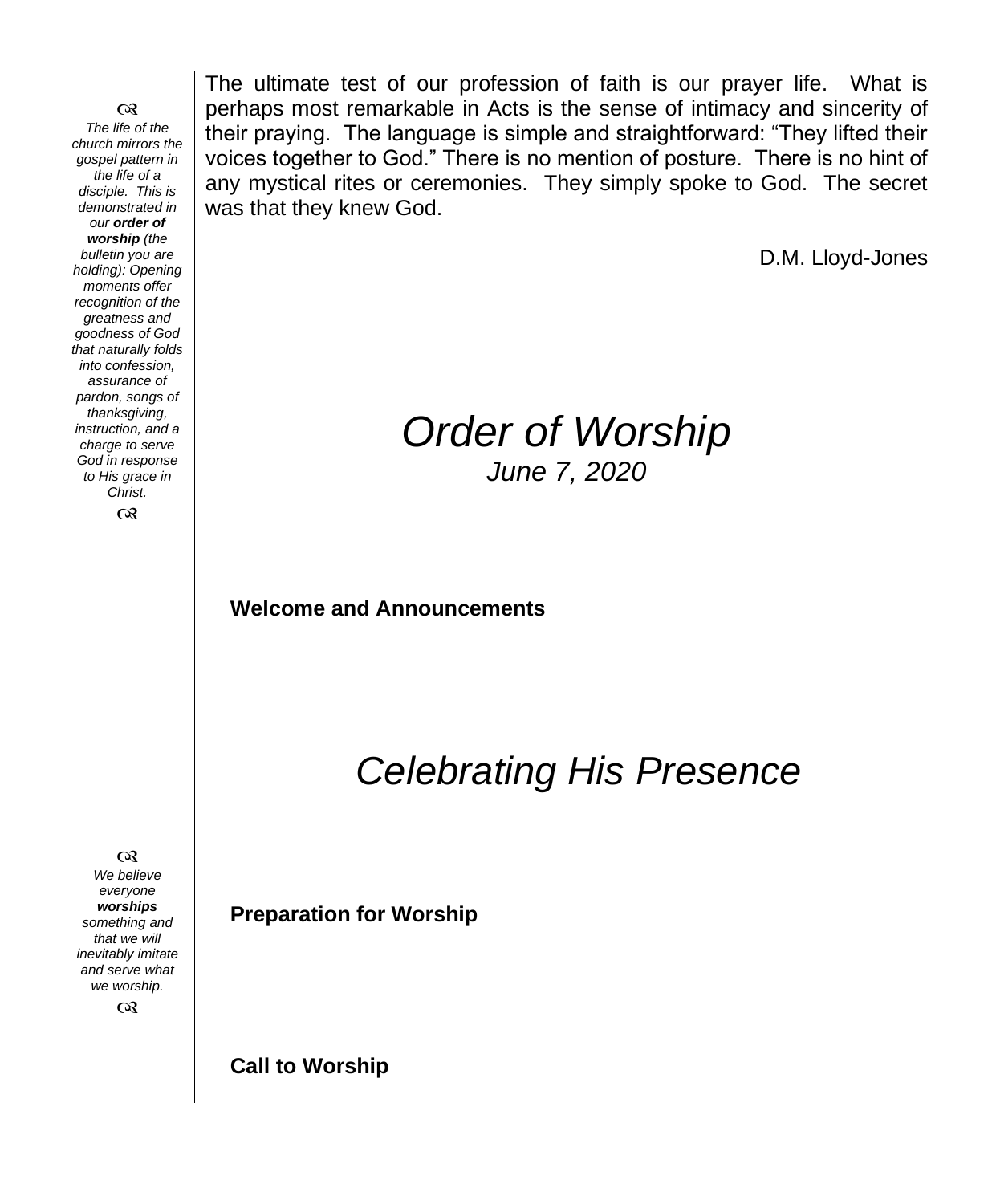## *Holy, Holy, Holy!*

Holy, Holy, Holy, Lord God Almighty! Early in the morning our song shall rise to Thee; Holy, Holy, Holy! Merciful and mighty! God in three Persons, blessed Trinity!

Holy, Holy, Holy! All the saints adore Thee, Casting down their golden crowns around the glassy sea; Cherubim and seraphim falling down before Thee, Who wert, and art, and evermore shall be.

Holy, Holy, Holy! Though the darkness hide Thee, Though the eye of sinful man Thy glory may not see, Only Thou art holy; there is none beside Thee Perfect in pow'r, in love, and purity.

Holy, Holy, Holy! Lord God Almighty! All Thy works shall praise Thy Name, in earth and sky and sea; Holy, Holy, Holy! Merciful and mighty! God in three Persons, blessed Trinity!

**Invocation**

**A Gospel Moment** 

#### **The Prayer of Confession and Repentance**

Eternal and merciful God, You have loved us with a love beyond our understanding, and have set us on paths of righteousness for Your name's sake. But we have strayed from Your way; we have sinned against You in thought, word and deed, through what we have done and left undone, and we have wandered from Your pathway. Father, forgive us, and grant us the grace to die daily to sin and rise daily to new life in Christ, in whose name we pray.

 $\infty$ *The gospel moment is a time we use to remind people of the death and resurrection of Jesus Christ. By His obedience we are justified, and by His death we are reconciled to God. As we apprehend this we are ready to confess our sin.* ෬

 $\infty$ 

*Since we understand that we are redeemed sinners, we agree with God about our sin to the end that we might be confirmed in the forgiveness and absolution we have in Christ. This pattern of confession makes way for affirmation and confirmation of God's covenant promise that He assures every believer of pardon for the sake of Christ's obedience and substitution.*  $\infty$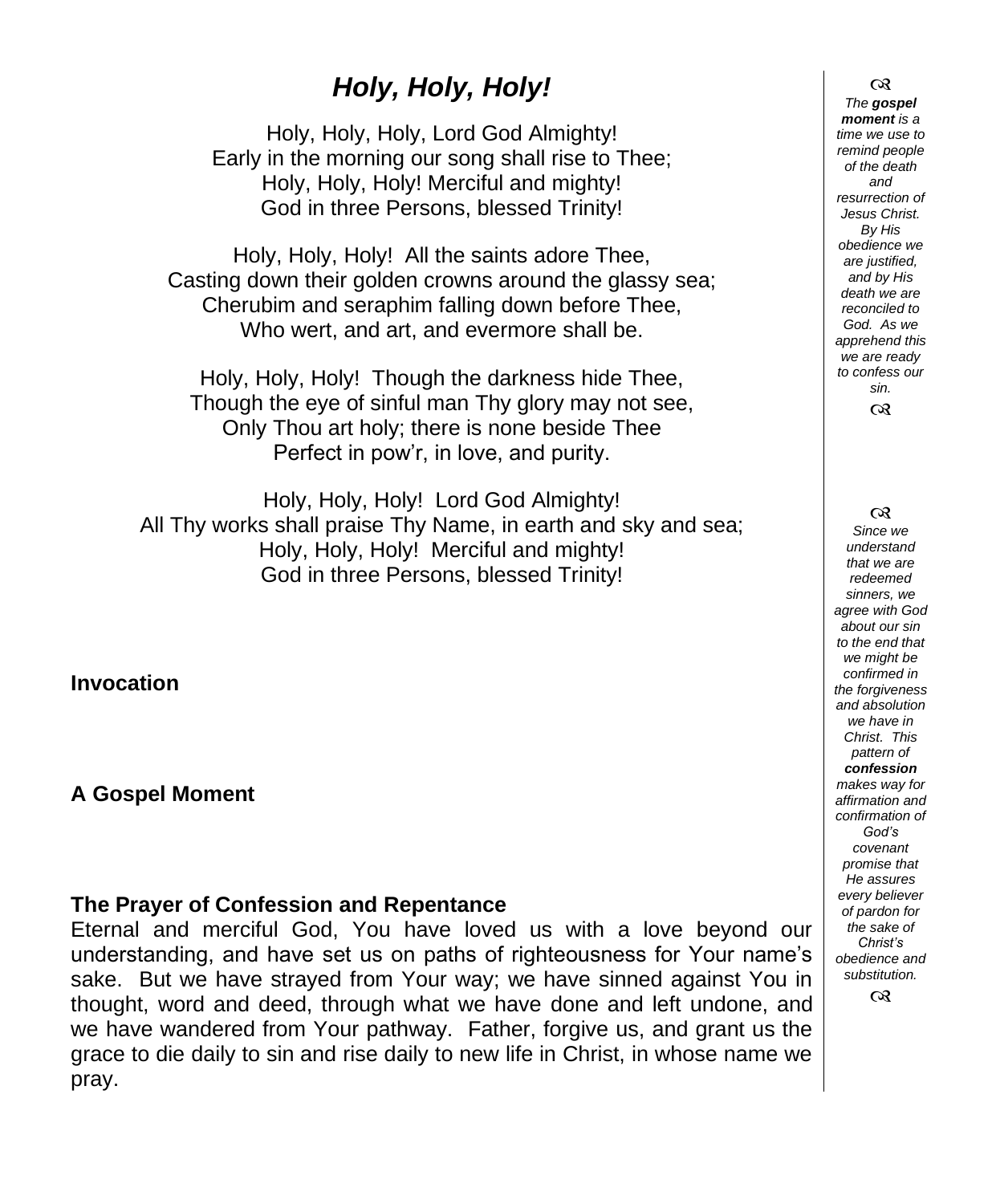$\infty$ *For assurance of pardon, the man who has faith is the man who is no longer looking at himself and no longer looking to himself. He looks entirely to the Lord Jesus Christ and His finished work, and rests on that alone". –Martyn Lloyd-Jones*

 $\infty$ 

#### **Assurance of Pardon** *People:* Thanks be to God!

## **The Blessing**

*Minister:* The grace of God be with you. *People:* And also with you.

**Greeting One Another in the Name of the Lord**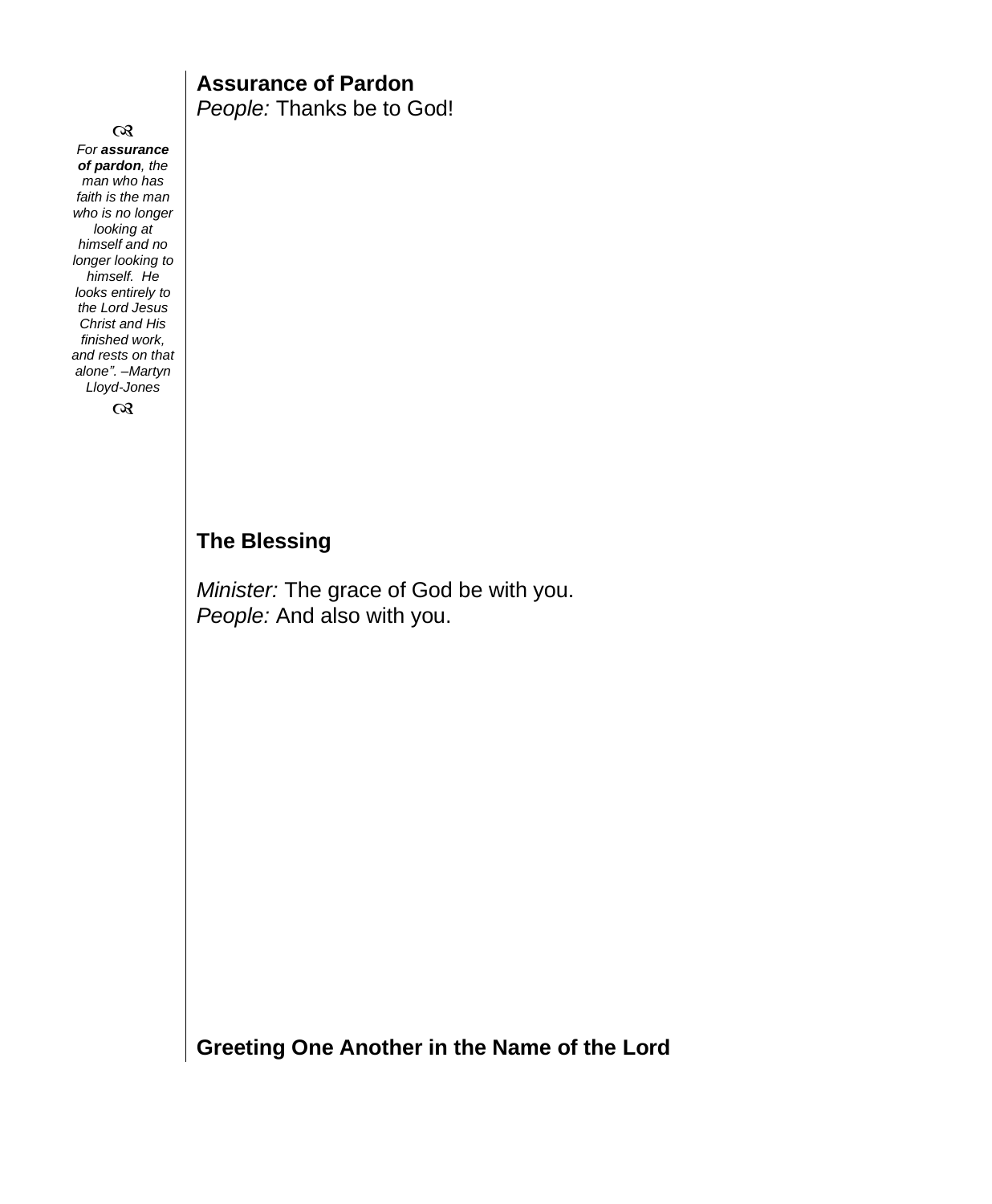# *Experiencing Renewal*

## *How Great Is Your Faithfulness*

Now unto the King who reigns over all, And never changes or turns; Unfailing justice, unfading grace, Whose promises remain, yes, Your promises remain.

*Chorus:* The heavens ring, the saints all sing, "Great is Your faithfulness". From age to age we will proclaim, "Great is Your faithfulness, how great is Your faithfulness".

Everything changes, but You stay the same; Your Word and Kingdom endure. We lean on the promise of all that You are, And trust forevermore; we will trust forevermore. *(chorus)*

> *Bridge:* From generation to generation, You never fail us, O God. Yesterday and today and tomorrow, Until the day You return.

> > *(repeat chorus twice)*

*Now that we have reenacted the story of the gospel as a church community. We now experience the renewal merited for us by Jesus Christ. We express this renewal in our singing praises to Jesus for His great mercy towards us.*

 $\infty$ 

 $\infty$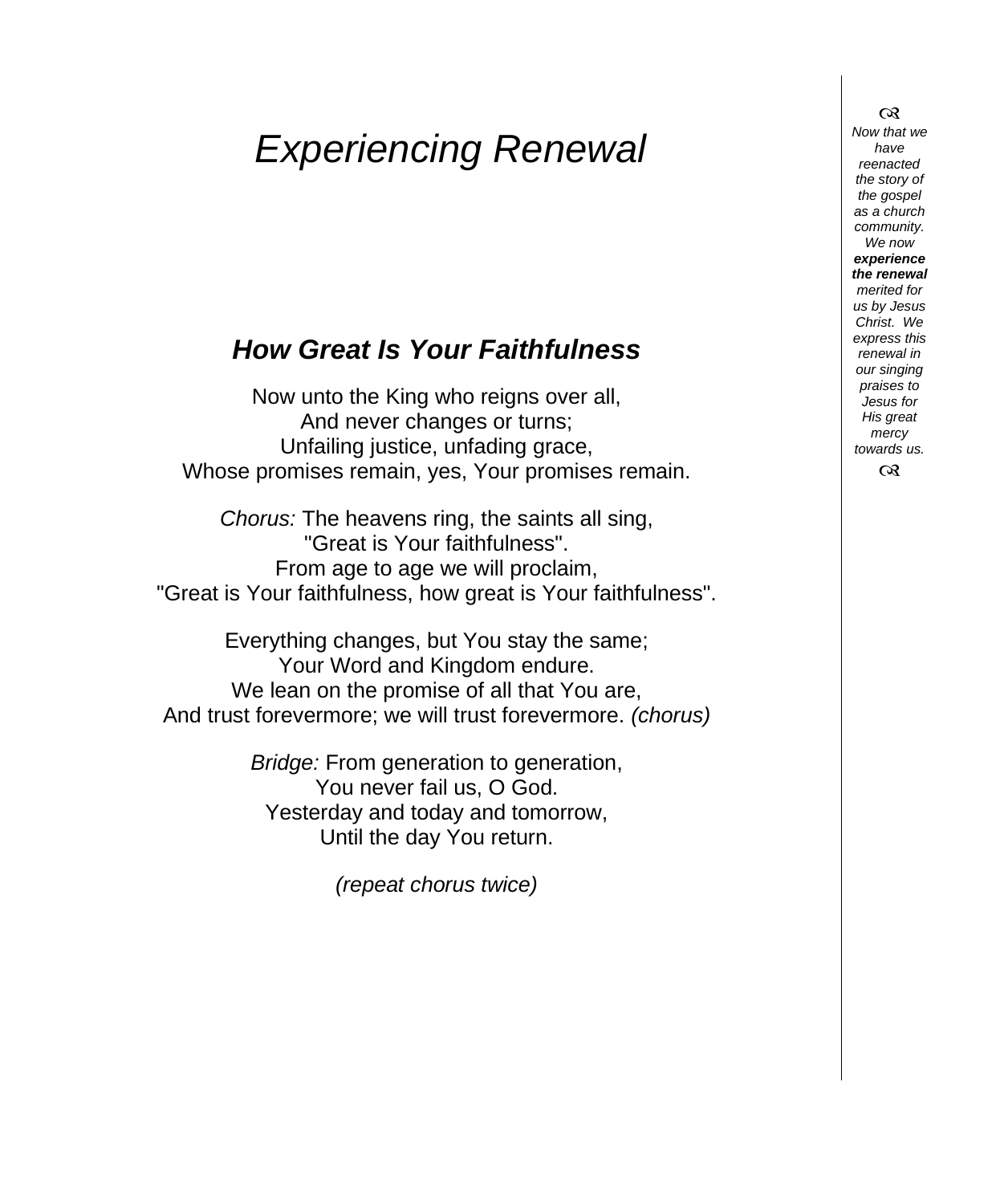### **Pastoral Prayer**

 $\infty$ *Jesus, our shepherd, prays with us and for us. We pray the pastoral prayer expecting the Holy Spirit to minister Jesus' benefits to us as He prays for us.*

 $\infty$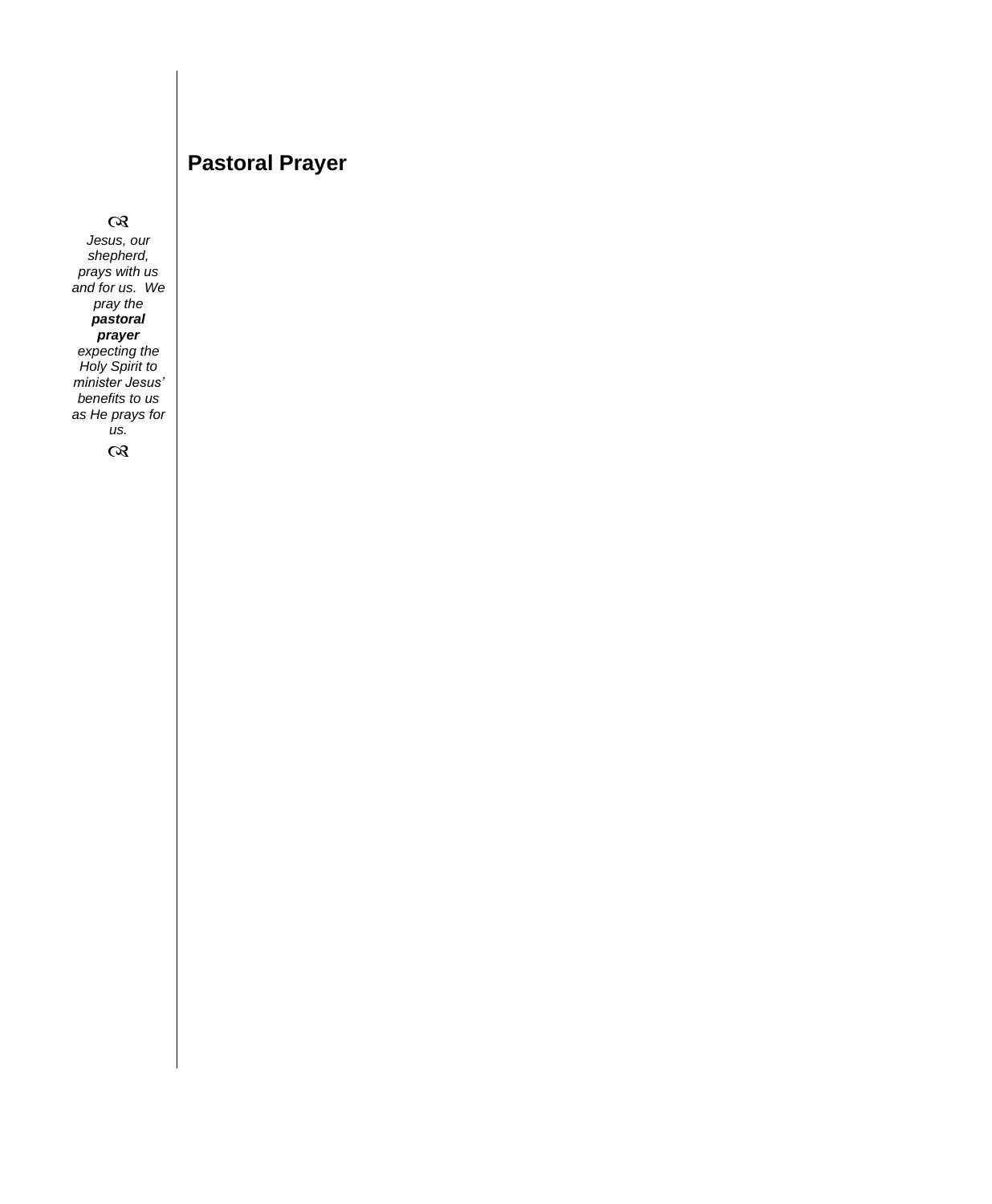# *Deepening Our Commitment*

### **Preaching of the Word Pastor Tim Posey**

Series: Acts of the Apostles "Life in the Messianic Community" Acts 4:23-37 Theme: *Genuine Christianity*

Introduction:

I. Prayer for boldness (vv. 23-30)

II. The filling of the Holy Spirit (v. 31)

III. Radical generosity (vv. 32-37)

Conclusion:

#### $\infty$

*Since Jesus Christ has committed Himself to us in the laying down of His precious life, we are reminded of this in the preaching of the Word and likewise called to a daily, deepening commitment to follow after Him.*

 $\infty$